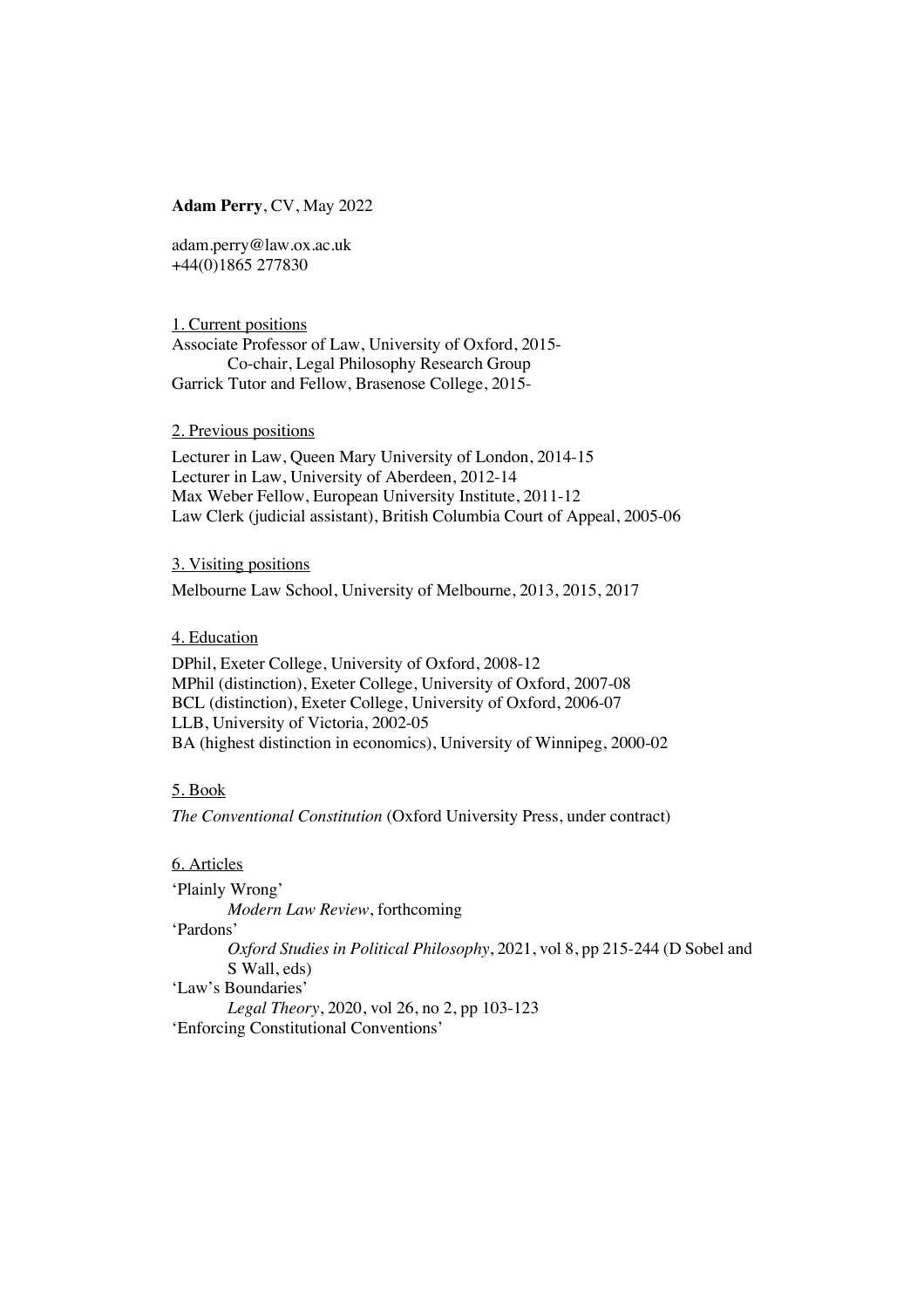| International Journal of Constitutional Law, 2019, vol 17, no 4, pp 1146-         |
|-----------------------------------------------------------------------------------|
| 1165 (with F. Ahmed and R. Albert)                                                |
| 'Judging Constitutional Conventions'                                              |
| International Journal of Constitutional Law, 2019, vol 17 no 3, pp 787-806        |
| (with F. Ahmed and R. Albert)                                                     |
| 'Strained Interpretations'                                                        |
| Oxford Journal of Legal Studies, 2019, vol 39, no 2, pp 316-343                   |
| 'Mercy'                                                                           |
| Philosophy & Public Affairs, 2018, vol 46, no 1, pp 60-89                         |
| 'Top-Down Constitutional Conventions'                                             |
| Modern Law Review, 2018, vol 81, no 5, pp 765-789 (with A. Tucker)                |
| 'Standing and Civic Virtue'                                                       |
| Law Quarterly Review, 2018, vol 134, pp 239-256 (with F. Ahmed)                   |
| 'Mercy and Caprice Under the Indian Constitution'                                 |
| <i>Indian Law Review</i> , 2017, vol 1, no 1, pp 56-68                            |
| 'The Flexibility Rule in Administrative Law'                                      |
| Cambridge Law Journal, 2017, vol 76, no 2, pp 375-398                             |
| 'Constitutional Statutes'                                                         |
| Oxford Journal of Legal Studies, 2017, vol 37, no 2, pp 461-481 (with F.          |
| Ahmed)                                                                            |
| 'The Crown's Administrative Powers'                                               |
| Law Quarterly Review, 2015, vol 131, pp 652-672                                   |
| 'The Internal Aspect of Social Rules'                                             |
| Oxford Journal of Legal Studies, 2015, vol 35, no 2, pp 283-300                   |
| 'The Quasi-Entrenchment of Constitutional Statutes'                               |
| Cambridge Law Journal, 2014, vol 73, no 3, pp 514-535 (with F. Ahmed)             |
| 'The Coherence of the Doctrine of Legitimate Expectations'                        |
| Cambridge Law Journal, 2014, vol 73, no 1, pp 61-85 (with F. Ahmed)               |
| 'Expertise, Deference, and Giving Reasons'                                        |
| <i>Public Law</i> , 2012, pp 221-229 (with F. Ahmed)                              |
| 'Unlucky Section 13: Sexual Activity Between Children and the Sexual Offences Act |
| 2003'                                                                             |
| King's Law Journal, 2009, vol 20, no 2, pp 327-337                                |
| 7. Chapters                                                                       |
| 'Consistency in Administrative Law'                                               |

in T. Endicott, H. Kristjansson, and S. Lewis (eds), *Philosophical* 

*Foundations of Precedent* (Oxford University Press, forthcoming)

'Interpretive Theory in Public Law'

in P. Daly and J. Tomlinson (eds) *Research Methodology in Public Law*  (Edward Elgar, forthcoming)

'Mercy and the Roles of Judges'

in J. Jacobs and J. Jackson (eds), *Routledge Handbook of Criminal Justice Ethics* (Routledge 2016)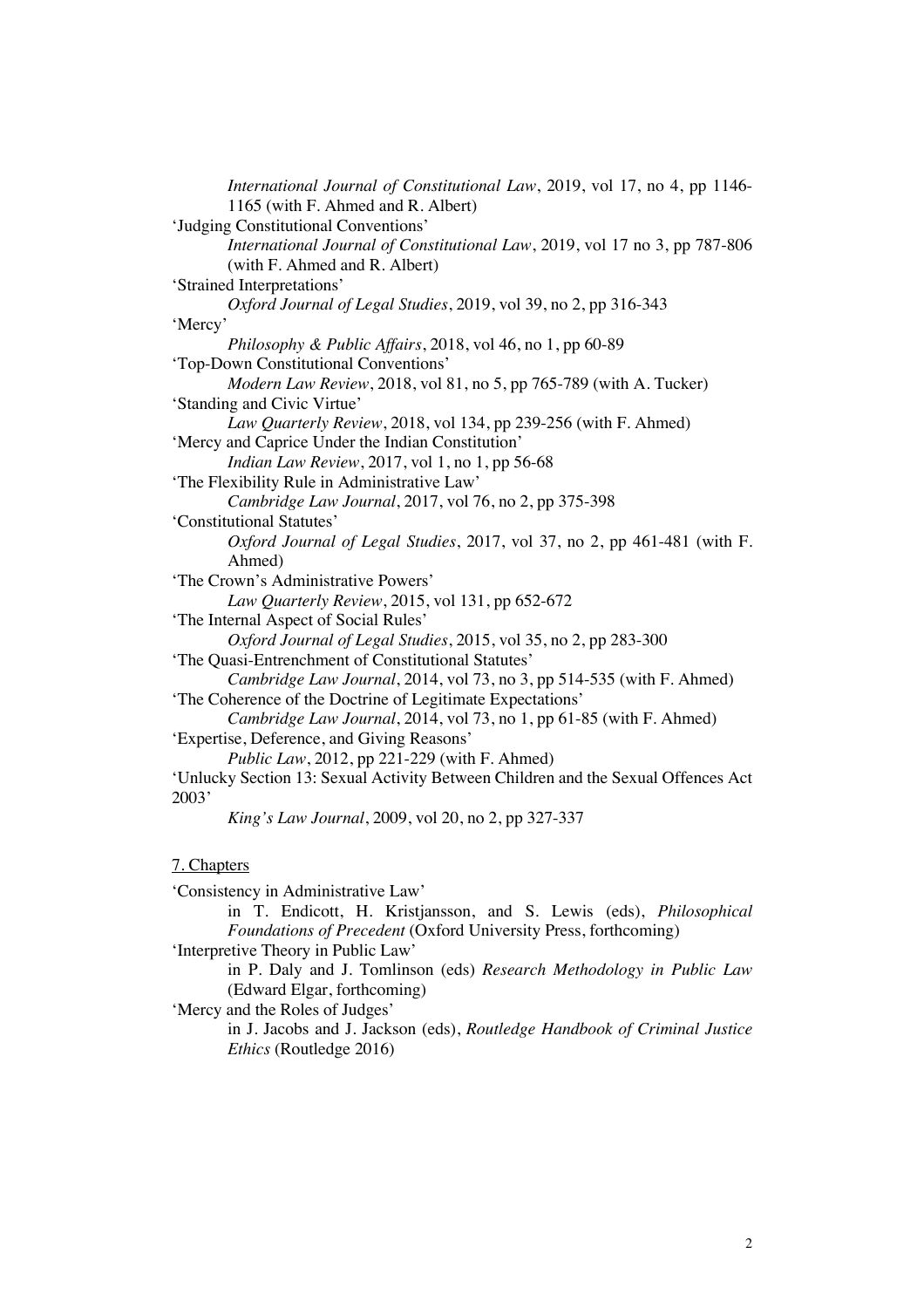8. Note/book review

'Constitutional Conventions and the Prince of Wales' *Modern Law Review*, 2013, vol 76, no 6, pp 1119-1128 'Review: *Parliamentary Democracy in Crisis*' University of British Columbia Law Review, 2010, vol 43, pp 269-275

9. Other writing

'Enforcing Principles, Enforcing Conventions' UKCLA Blog (3/12/2019) 'The Pardon Paradox' I-CONnect (9/17/2019) 'Judging Constitutional Conventions' I-CONnect (8/4/2018) 'What's So Great About Flexible Policies?' The Admin Law Blog (18/9/2017) 'Standing and Civic Virtue' The Admin Law Blog (8/5/2017) (with F. Ahmed) 'Who's Afraid of Mercy?' Judicial Power Project (5/2/2016) 'Entrenching and Undercutting' I-CONnect (4/11/15) 'Thresholds for Interpretation and Secession' I-CONnect (2/9/2015) 'Why Codify?' I-CONnect (24/6/2015) 'Judicial Review of Shariah Councils' UKCLA (1/5/2015) (with F. Ahmed) 'Constitutional and Quasi-Constitutional Statutes' I-CONnect (24/4/2015) 'Mercy and Judicial Review in the Commonwealth' I-CONnect (18/2/2015) 'Fetters on Prerogative Powers' I-CONnect (2/1/2015) 'The Source of the Crown's General Administrative Powers' UKCLA Blog (25/10/2014) 'Are Constitutional Statutes "Quasi-Entrenched"?' UKCLA Blog (26/11/2013) (with F. Ahmed) 'Constitutional Conventions and Legitimate Expectations' UKCLA Blog (18/10/2013) (with F. Ahmed)

10. Reviewing

*American Journal of Jurisprudence, Analysis, Cambridge Law Journal*, *Canadian Journal of Law & Jurisprudence*, *Current Legal Problems, Dublin University Law Journal, Erkenntnis*, *Federal Law Review, Jurisprudence, Law & Philosophy, Law*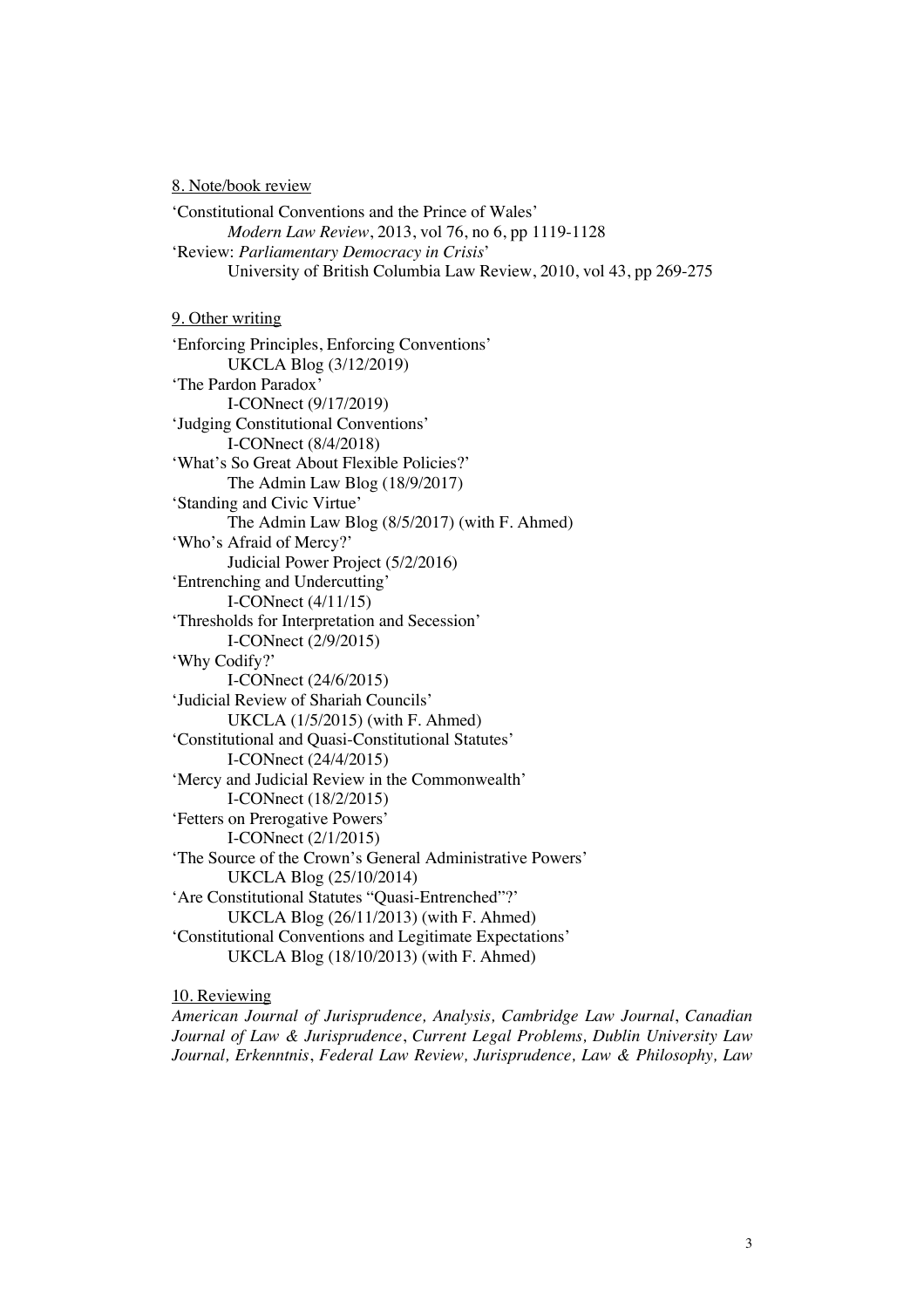*Quarterly Review, Legal Theory*, *International Journal of Constitutional Law*, *Melbourne University Law Review*, *Modern Law Review*, *Oxford Journal of Legal Studies*, *Public Law Review, Review of Constitutional Studies, University of Tasmania Law Review,* Hart Publishing, Routledge Publishing

11. Organising

Oxford/Legal Theory Conference 2022

Oxford Seminars in Jurisprudence (monthly online seminar series; http://oxjuris.com) Oxford Legal Philosophy Discussion Group (bi-weekly internal working paper group) New Directions in Administrative Law Theory Workshop (University of Oxford 2019)

Constitutional Boundaries Conference (University of Melbourne 2017)

| 12. Selected talks                                                      |
|-------------------------------------------------------------------------|
| 'Precedent and Fairness'                                                |
| Queen's Legal Theory Colloquium, October 2021                           |
| 'The Power to Forgive'                                                  |
| Work in Progress Seminar, University of Oxford, November 2019           |
| Jurisprudence Discussion Group, University of Oxford, Februrary 2020    |
| 'Law's Boundaries'                                                      |
| New Directions in Philosophy of Law, University of Surrey, July 2019    |
| Legal Philosophy Workshop, University of Surrey, May 2019               |
| 'Pardons'                                                               |
| Workshop for Oxford Studies in Political Philosophy, University of      |
| Oxford, May 2020                                                        |
| New Directions in Administrative Law Theory, University of Oxford, July |
| 2019                                                                    |
| European Junior Faculty Forum, LSE, June 2019                           |
| Singapore Seminar in Legal Theory, National University of Singapore,    |
| April 2019                                                              |
| 'A Bayesian Approach to Ouster Clauses'                                 |
| Symposium on Privacy International, University of Cambridge, October    |
| 2018                                                                    |
| 'Judging Constitutional Conventions'                                    |
| University of Melbourne, August 2017                                    |
| 'Government Mercy'                                                      |
| UCLA-Toronto-Oxford Legal Philosophy Colloquium, University of          |
| Toronto, June 2017                                                      |
| 'Plan B: A Theory of Judicial Review'                                   |
| Jurisprudence Discussion Group, University of Oxford, March 2017        |
| 'Top-Down Constitutional Conventions'                                   |
| East-West Constitutional Traditions, University of Oxford, September    |
| 2016                                                                    |

University of Notre Dame Roundtable, London, February 2016 University of Auckland, August 2015